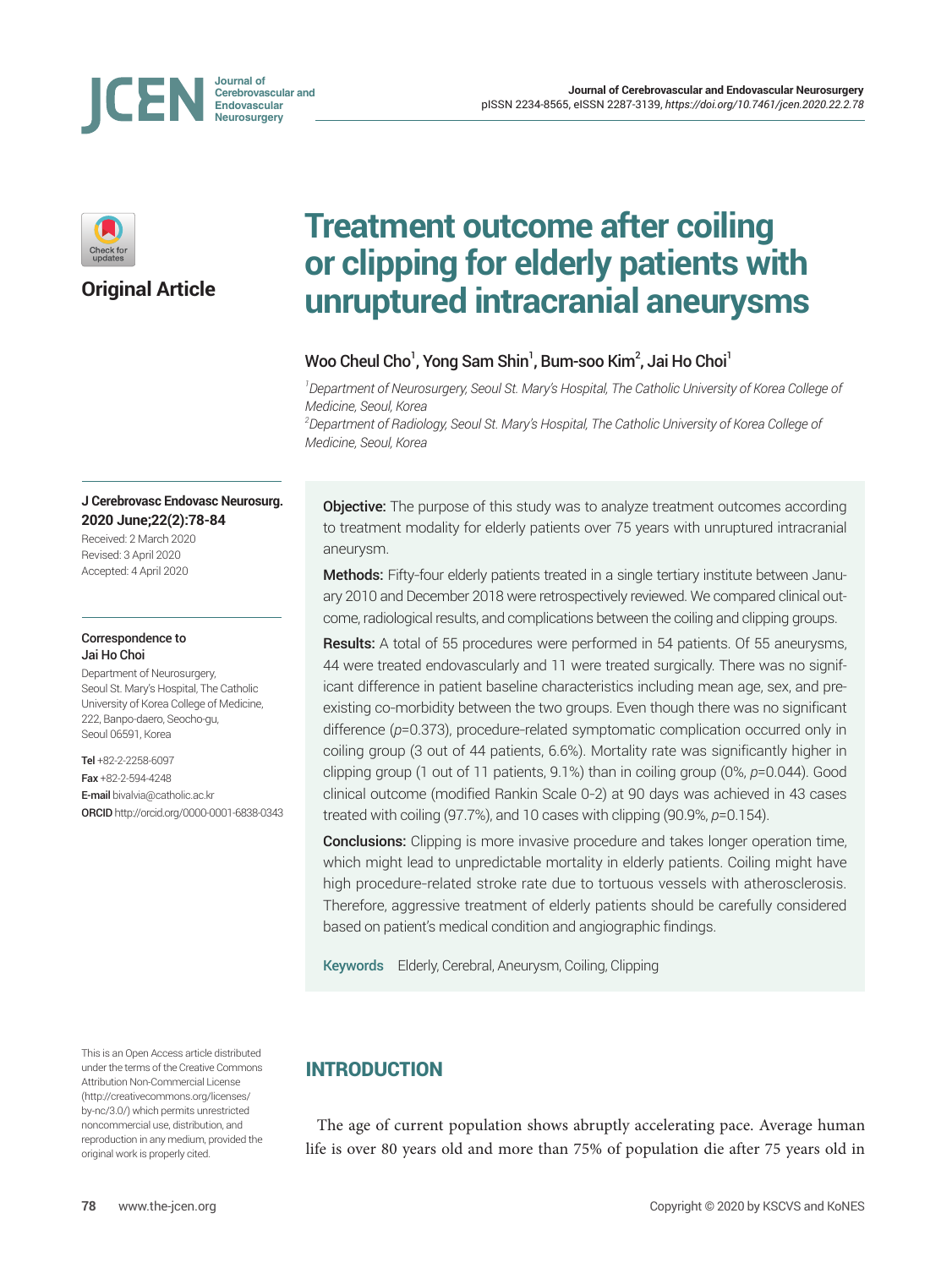most developed country.<sup>11)</sup> In addition, due to recent advent of non-invasive imaging tools such as magnetic resonance angiography (MRA) or computed tomogram angiography (CTA), more and more unruptured intracranial aneurysm (UIA) have been detected in elderly patients.<sup>10)</sup> It is still controversy that which method (surgery, endovascular treatment (EVT), or observation and follow-up) is optimal for these patients. $20$  Aging process changes patient's physiologic conditions including decreased life expectancy, increased co-morbidity, increased surgical risk due to its invasiveness and longer operation time, and increased EVT risk due to vascular tortuosity and atherosclerosis.<sup>2)6)8)14)</sup> Therefore, for almost extremely elderly patients with more than 75 years, observation and follow-up is mainly chosen for fear of procedure-related or unrelated complications.<sup>6)20)</sup> However, in some UIA cases, treatment should be needed even in extremely elderly patients. In this study, we introduced our experience treating UIA with extremely elderly patients and compared treatment outcome between surgery and EVT.

## MATERIALS AND METHODS

#### **Study population**

A total of 2,878 consecutive intracranial aneurysms were treated with EVT or surgery between January 2010 and December 2018 in a single tertiary center. Among these, patients with ruptured aneurysm and patients less than 75 years old were excluded. Finally, we included a total of 55 UIAs in 54 extremely elderly patients with more than 75 years old. The detailed patient data were retrospectively reviewed from our prospectively collected aneurysm database that included clinical information, radiological findings, outcome, and complications by two independent observers. The study protocol was approved by the institutional review board of our institution, and the requirement for written informed consent was waived.

#### **Treatment strategy and procedure**

The treatment strategy (coiling or clipping) was decided by a multidisciplinary team composed of two neurovascular neurosurgeons and a neurointerventionist. After careful review of angiographic findings and consideration of patient's medical condition, we decided the treatment modality. If we concluded that there were no definite benefits between the two options concerning clinical outcome and postprocedural complications, coiling was primarily chosen rather than clipping. In cases with 1) MCA aneurysm with incorporated branching vessel, 2) very tortuous proximal vessels, and 3) intracranial stenosis around the aneurysm, we primarily selected clipping rather than coiling. Additionally, we considered aneurysm location, configuration, endovascular accessibility to the aneurysm, patient's medical and neurological condition, predicted treatment risks, surgeon's preference, and preference of the patient and family for this decision.

All clipping was conducted by conventional pterional approach and routine microsurgical procedure under general endotracheal anesthesia (GEA). Intraoperative monitoring (IOM) system including somatosensory and motor evoked potential was routinely applied in all surgery. After neck clipping, intraoperative doppler sonography and indocyanine videoangiogram were also routinely used in all cases to confirm the patency of parent and branching vessel and rule out blood filling into the aneurysmal sac. All coiling was also performed under GEA. We did not use IOM in coiling cases. Aneurysm occlusion was confirmed by immediate postprocedural cerebral angiography. Regardless of treatment modality, all patients were routinely taken care of in the intensive care unit. If complication did not occur, the patients were transferred to general ward on postoperative day 1 and discharged within 5 hospital days.

#### **Outcome assessment**

Patients' clinical outcomes were assessed by the modified Rankin Scale (mRS) at discharge and 3 months later. Good clinical outcome was regarded as mRS ≤2. Postprocedural symptomatic complication was defined as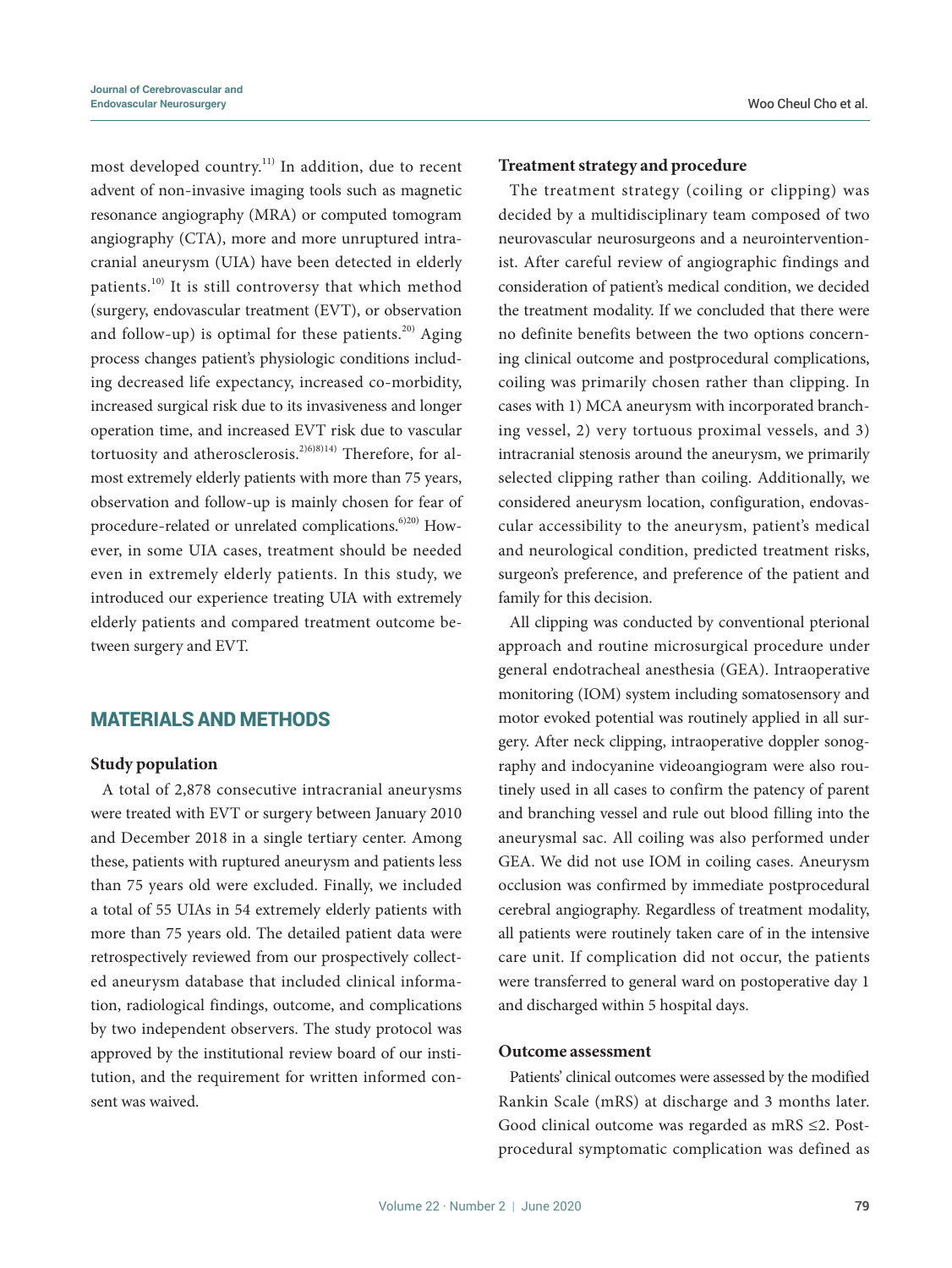1) development of new neurologic deficit, or 2) decreased 2 or more of mRS score compared with initial score.

Immediate postoperative angiographic results were evaluated by digital subtraction angiography (DSA) after EVT, and indocyanine videoangiogram or DSA after surgery. The first follow-up radiologic examination was MRA in coiling and CTA in clipping. We performed MRA or CTA at three to 12 months after the operation in an outpatient clinic. An additional imaging study was conducted according to the result of first follow-up imaging study.

#### **Statistical analysis**

We used SPSS version 24 for the statistical analysis (SPSS Inc., IBM Company, Chicago, IL, USA). Student's t-test or Mann-Whitney U test for continuous variables and  $\chi^2$  or Fisher's exact test for categorical variables were used for statistical analysis.

## RESULTS

#### **Baseline patient characteristics**

The details of clinical and radiological characteristics are summarized in Table 1. Fifty-five UIAs in 54 patients were treated in our institute. Of 55 UIAs, 44 were treated with coiling and 11 were treated with clipping. Forty-one out of 54 patients (74.5%) were female, and the mean age was 76.9 years old. Underlying co-morbidity was found in 45 patients (83.3%). Twenty-two patients (40.7%) had 2 or more co-morbidity. The most common co-morbidity was hypertension (40 of 54 patients, 74.1%), followed by diabetes mellitus (12 patients, 22.2%) , heart problem, previous stoke history, and pulmonary problem. UIA involving anterior communicating artery (AcomA) was most common site (17 out of 55 UIAs, 30.9%), followed by posterior communicating artery (PcomA) (13 patients, 23.6%), middle cerebral artery (MCA) (11 patients, 20.0%), posterior circulation (6 patients, 10.9%), paraclinoid (6 patients, 10.9%), anterior choroidal artery (1 patient, 1.8%), and distal anterior

| Variables               | Value (%)    |
|-------------------------|--------------|
| Number of patients      | 54           |
| Mean age±SD (years)     | 76.9±2.1     |
| Female                  | 41 (74.5)    |
| Co-morbidity            |              |
| Hypertension            | 40 (74.1)    |
| Diabetes mellitus       | 12 (22.2)    |
| Pulmonary problem       | 5(9.2)       |
| Heart problem           | 8(14.8)      |
| Previous stroke history | 7(12.9)      |
| Location                |              |
| AcomA                   | 17(30.9)     |
| PcomA                   | 13 (23.6)    |
| <b>MCA</b>              | 11(20.0)     |
| <b>DACA</b>             | 1(1.8)       |
| Paraclinoid             | 6(10.9)      |
| AchA                    | 1(1.8)       |
| Posterior circulation   | 6(10.9)      |
| Mean size±SD (mm)       | $8.7 + 4.3$  |
| $< 5$ mm                | 8            |
| $5$ mm $\le$ < 10 mm    | 30           |
| $10$ mm $\le$ $15$ mm   | 13           |
| 15 mm < < 25 mm         | 3            |
| 25 mm≥                  | $\mathbf{1}$ |
| Treatment modality      |              |
| Endovascular treatment  | 44           |
| Surgery                 | 11           |

#### **Table 1.** Patient baseline characteristics

SD, standard deviation; AcomA, anterior communicating artery; PcomA, posterior communicating artery; MCA, middle cerebral artery; DACA, distal anterior cerebral artery; AchA, anterior choroidal artery

cerebral artery (1 patient, 1.8%). The mean aneurysm size was 8.7±4.3 mm. Seventeen out of 54 UIAs (31.5%) were more than 10 mm in size.

# **Clinical and radiological features according to treatment modalities**

The comparison of clinical and radiological characteristics between coiling group and clipping group is depicted in Table 2. There was no significant difference in patient baseline characteristics including mean age, sex, body mass index (BMI), and co-morbidity between the two groups. Aneurysm location was significantly differ-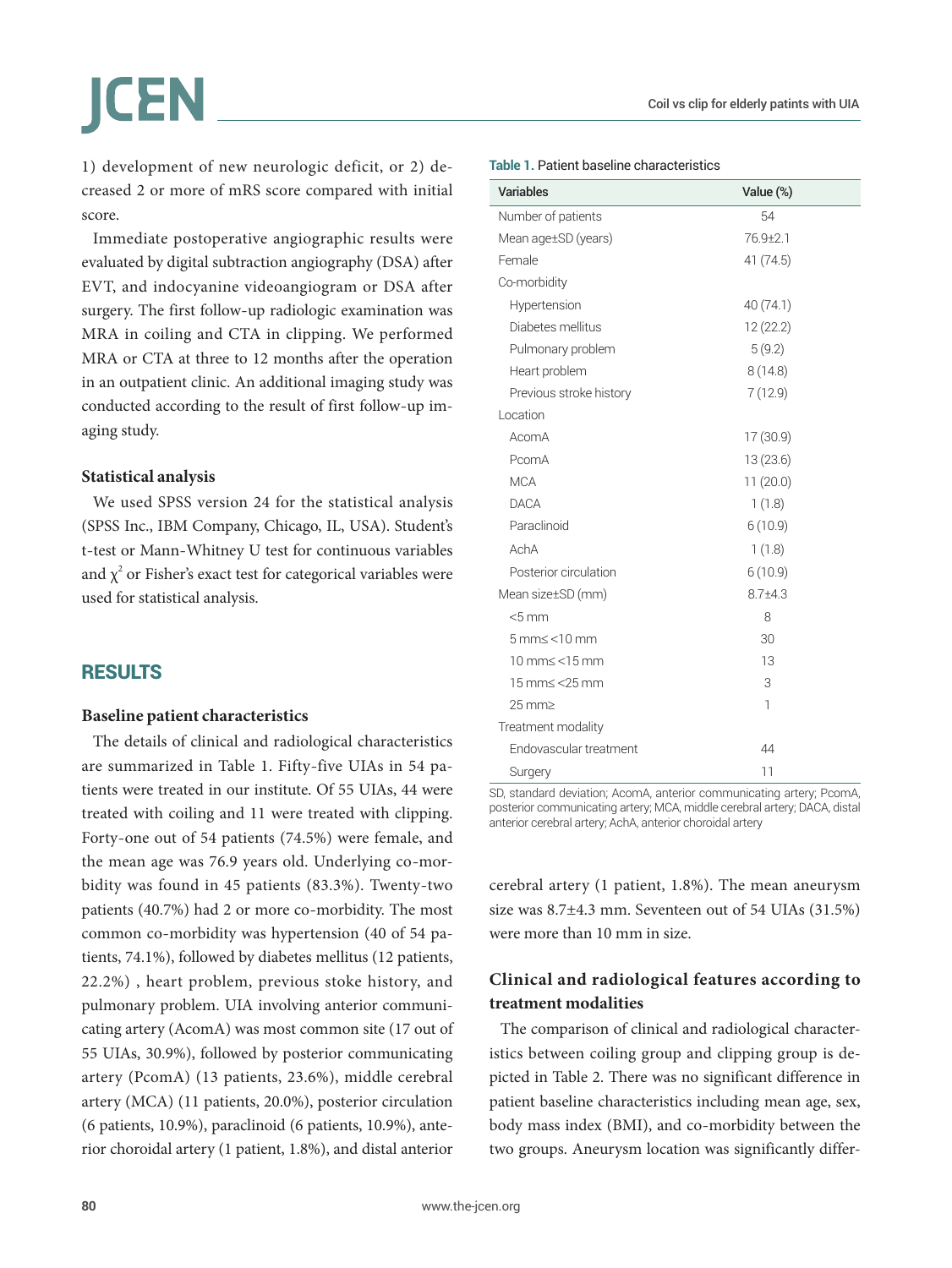| Characteristics                           | Value                       |                             |           |
|-------------------------------------------|-----------------------------|-----------------------------|-----------|
|                                           | Coil embolization (n=44, %) | Surgical clipping (n=11, %) | $p$ value |
| Mean age±SD (years)                       | 76.95±2.045                 | 76.73±2.149                 | 0.745     |
| Female                                    | 34(77.3)                    | 7(63.6)                     | 0.353     |
| Co-morbidity                              |                             |                             |           |
| Hypertension                              | 31(70.5)                    | 10(90.9)                    | 0.164     |
| Diabetes mellitus                         | 9(20.5)                     | 3(27.3)                     | 0.624     |
| Anticoagulant                             | 0(0.0)                      | 1(9.1)                      | 0.044     |
| Heart problem                             | 7(15.9)                     | 1(9.1)                      | 0.566     |
| Pulmonary problem                         | 4(9.1)                      | 1(9.1)                      | 1.000     |
| Previous stroke history                   | 7(15.9)                     | 0(0.0)                      | 0.157     |
| <b>BMI</b>                                | 24.34±3.43                  | 23.98±2.57                  | 0.751     |
| Location                                  |                             |                             | 0.007     |
| AcomA                                     | 14(31.8)                    | 3(27.3)                     |           |
| PcomA                                     | 12(27.3)                    | 1(9.1)                      |           |
| <b>MCA</b>                                | 4(9.1)                      | 7(63.6)                     |           |
| <b>DACA</b>                               | 1(2.3)                      | 0(0)                        |           |
| Paraclinoid                               | 6(13.6)                     | 0(0)                        |           |
| AchA                                      | 1(2.3)                      | 0(0)                        |           |
| Posterior circulation                     | 6(13.6)                     | 0(0)                        |           |
| Mean size±SD (mm)                         | $9.24 \pm 4.55$             | $6.60 \pm 2.33$             | 0.070     |
| Aneurysm size                             |                             |                             | 0.410     |
| $\leq 5$ mm                               | 5(11.4)                     | 3(27.3)                     |           |
| $>5$ mm and $\leq$ 10 mm                  | 23(52.3)                    | 7(63.6)                     |           |
| $>10$ mm and $\leq 15$ mm                 | 12(27.3)                    | 1(9.1)                      |           |
| $>15$ mm and $\leq$ 25 mm                 | 3(6.8)                      | 0(0.0)                      |           |
| 25 mm>                                    | 1(2.3)                      | 0(0.0)                      |           |
| Anesthesia time (min)                     | 114.36±26.80                | 189.54±34.27                | < 0.001   |
| Immediate results                         |                             |                             | 0.483     |
| Complete occlusion (Raymond 1)            | 27(61.4)                    | 8(72.7)                     |           |
| Incomplete occlusion (Raymond 2, 3)       | 17 (38.6)                   | 3(27.3)                     |           |
| Long-term radiologic results              |                             |                             |           |
| Mean follow-up months                     | 26.97±21.68                 | 19.64±19.39                 | 0.337     |
| Regrowing                                 | 7 out of 38 (18.4)          | $0$ out of $9(0)$           | 0.163     |
| Procedure-relate symptomatic complication | 3(6.8)                      | 0(0.0)                      | 0.373     |
| Mortality due to 2ndary medical problem   | 0(0.0)                      | 1(9.1)                      | 0.044     |
| mRS at 3 months                           |                             |                             | 0.154     |
| $\mathsf{O}$                              | 39 (88.6)                   | 10(90.9)                    |           |
| $\mathbf{1}$                              | 4(9.1)                      | 0(0.0)                      |           |
| 2                                         | 0(0.0)                      | 0(0.0)                      |           |
| 3                                         | 0(0.0)                      | 0(0.0)                      |           |
| 4                                         | 1(2.3)                      | 0(0.0)                      |           |
| 5                                         | 0(0.0)                      | 0(0.0)                      |           |
| 6                                         | 0(0.0)                      | 1(9.1)                      |           |

#### **Table 2.** Comparison of clinical and radiological features between coiling and clipping

SD, standard deviation; BMI, body mass index; AcomA, anterior communicating artery; PcomA, posterior communicating artery; MCA, middle cerebral artery; mRS, modified Rankin Scale; DACA, distal anterior cerebral artery; AchA, anterior choroidal artery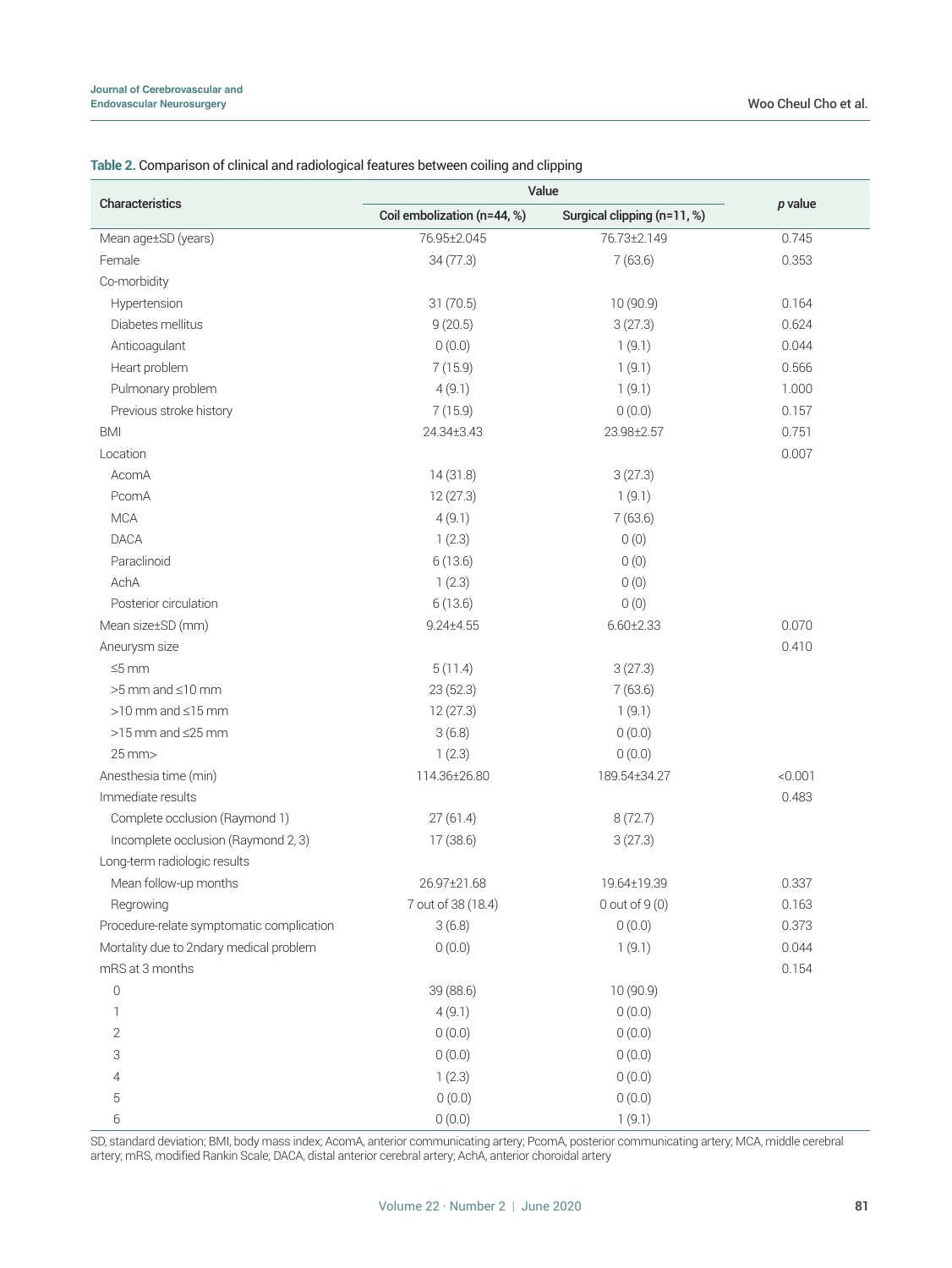# ICEN

ent between the two groups. The proportion of MCA aneurysm was significantly higher in clipping group. The mean aneurysm size was larger in coiling group (9.24±4.55 mm) compared to those in clipping group (6.60±2.33 mm), but there was no statistical difference (*p*=0.07). The proportion of large aneurysm did not differ between the two groups. Total anesthesia time was significant longer in clipping group (189.54±34.27 min) than in coiling group (114.36±26.80 min, *p*<0.001). Postoperative complete occlusion (Raymond 1) rate was 72.7% (8 out of 11 cases) in clipping group and 61.4% (27 out of 44 cases, 61.4%) in coiling group. There was no significant difference between the two groups (*p*=0.483). Even though there was no statistical difference (*p*=0.163), aneurysm regrowing occurred only in coiling group (7 out of 38 cases, 18.4%) after mean 25.6 months follow-up period. Three (6.8%) procedure-related symptomatic complications developed in coiling group, while no symptomatic complication occurred in clipping group ( $p=0.373$ ). One mortality case (9.1%) due to secondary medical problem occurred in clipping group, and there was no mortality case in coiling group  $(p=0.044)$ . Good clinical outcome at 3 months was achieved in 43 out of 44 cases (97.7%) in coiling group and in 10 out of 11 cases (90.9%, *p*=0.154) in clipping group.

# **DISCUSSION**

In this study, we achieved good clinical outcome with acceptable complication rate in both EVT and surgery groups. Procedure-related ischemic complication occurred in 3 out of 44 cases (6.8%) in EVT group. However, only one patient remained neurologic deficit at 3 months after the procedure. There was no hemorrhagic complication in both EVT and surgery groups. In surgery group, there was no procedure-related symptomatic complication. One patient suddenly died at 3 days after surgery. She fully recovered after surgery for 3 days and thus, this was due to secondary medical problem.

Even though there was no significant difference, procedure-related symptomatic complication occurred only in EVT group in this study. These results differ from previous results that EVT showed significant low complication rate rather than surgical clipping in elderly patients. EVT is known to have benefit in the elderly patients and safer than surgical clipping because EVT is less invasive for elderly patients who has many co-morbidities and low performance status.<sup>3-5)12)</sup> Mahaney et al. reported that procedure-related morbidity and mortality related to poor clinical outcome was significantly higher in surgical clipping group compared with EVT group for elderly patients.<sup>12)</sup> Meta-analysis which analyzed treatment outcome of EVT for elderly patients with UIA showed low perioperative stoke (4%) and mortality  $(1\%)$  rate.<sup>16)</sup> These previous studies defined the elderly patients as over 65 years old. On the other hand, we included only extremely elderly patients with more than 75 years in this study. As age increases, atherosclerotic change and tortuosity of the great and intracranial vessels are getting worse. We believe that severe atherosclerosis and vascular tortuosity affect procedure-related complication of EVT group more than surgery group in our study. Similar to our results, Yang et al. reported that there was no significant difference in symptomatic complication and clinical outcome between the two groups.<sup>20)</sup> Jang et al. also reported that the morbidity rate was higher in coiling group (4%) than in clipping group  $(1.78\%)$ .<sup>9)</sup>

Some previous reports revealed that surgery for elderly patients is more invasive and has significant high morbidity and mortality than coiling. $4^{15}$ <sup>15)16</sup> There are some explanations for these results; 1) high perioperative stroke risk in surgery group<sup>12)</sup> and 2) secondary medical complication due to its invasiveness and related slower mobilization.<sup>3)</sup> In this study, there was no perioperative stroke in surgery group. We though that surgery is nowadays safer than the past as an advance of intraoperative monitoring and postoperative intensive medical care.15)17) The development of technology and knowledge can play an important role to reduce procedure-related complication after surgical clipping. In contrast, we had one mortality case after surgery because of worsening of underlying cardiac problem and thus, the mortality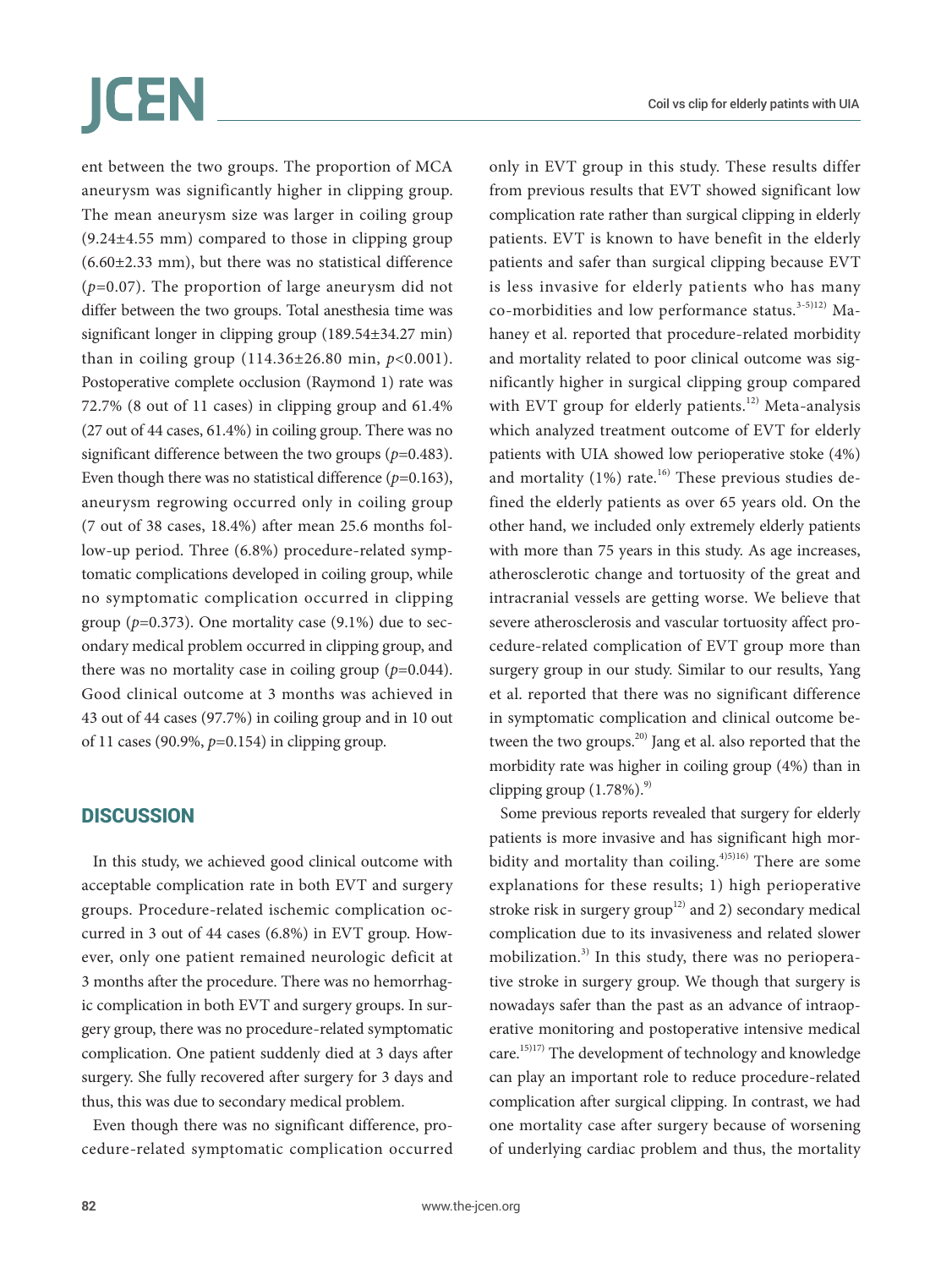rate (9.1%, *p*=0.044) was significantly higher in clipping group. Yang et al. also reported that general complications including heart dysfunction and pneumonia occurred significantly higher in surgery group (21.4%) than in EVT group (4.69%,  $p=0.033$ ).<sup>20)</sup> We thought that invasiveness of surgery and longer operation and anesthesia time might be associated to these results. In addition, the rate of good functional outcome at 3 months was lower in clipping group (90.9%) than in coiling group (97.7%) even though there was no statistical significance (*p*=0.154). These results may advocate that physicians can primarily consider coiling for UIA treatment in extremely elderly patients. Accordingly, we still choose coiling as a primary treatment option for extremely elderly patients if there are no definite benefits.

Previous studies revealed that age is a risk factor for aneurysm rupture, which results in poor outcomes of elderly patients.<sup>18)20)</sup> Therefore, aggressive treatment is sometimes needed even in elderly patients. However, age is also a risk factor for procedure-related or postprocedural morbidity and mortality.<sup>4)19)</sup> Elderly patients often prefer conservative management rather than aggressive treatment due to fear of occurring postoperative complications.<sup>6)9)20)</sup> Accordingly, the indication of aggressive treatment for elderly patients with UIA should be individualized. Various aneurysm rupture risk calculation systems including PHASES score<sup>7)</sup> and estimated rupture rate by unruptured cerebral aneurysm study  $(UCAS)^{13}$  or international study of unruptured intracranial aneurysms  $(ISUIA)^{1}$  can be helpful to decide whether to treat the aneurysm or not. Aneurysm factors including size and location and patient factors including previous aneurysm rupture history, underlying co-morbidity, ethnicity, and life expectancy should be carefully considered for deciding treatment.

This study was conducted retrospectively at a single tertiary center and the number of extremely elderly patients with UIA may not be large enough to draw definite conclusions about the safety and efficacy of both EVT and surgical clipping. Therefore, potential selection bias might have an influence on treatment outcomes. Further prospective randomized large population data should be investigated to exclude any limitations.

## **CONCLUSIONS**

Clipping is more invasive procedure and takes longer operation time than coiling. Accordingly, clipping might lead to unpredictable mortality due to secondary medical complication. Coiling might have high procedure-related stroke rate due to atherosclerotic tortuous vessels in elderly patients. Therefore, aggressive treatment of elderly patients should be carefully considered based on patient's medical condition and angiographic findings.

#### **Disclosure**

The authors report no conflict of interest concerning the materials or method used in this study or the finding specified in this paper.

# **REFERENCES**

- 1. International Study of Unruptured Intracranial Aneurysms Investigators. Unruptured intracranial aneurysms--risk of rupture and risks of surgical intervention. N Engl J Med. 1998 Dec;339(24):1725-33.
- 2. Barker FG 2nd, Amin-Hanjani S, Butler WE, Hoh BL, Rabinov JD, Pryor JC, et al. Age-dependent differences in short-term outcome after surgical or endovascular treatment of unruptured intracranial aneurysms in the United States, 1996-2000. Neurosurgery. 2004 Jan;54(1):18-28; discussion 28-30.
- 3. Bekelis K, Gottlieb DJ, Su Y, O'Malley AJ, Labropoulos N, Goodney P, et al. Comparison of clipping and coiling in elderly patients with unruptured cerebral aneurysms. J Neurosurg. 2017 Mar;126(3):811-8.
- 4. Brinjikji W, Rabinstein AA, Lanzino G, Kallmes DF, Cloft HJ. Effect of age on outcomes of treatment of unruptured cerebral aneurysms: a study of the National Inpatient Sample 2001- 2008. Stroke. 2011 May;42(5):1320-4.
- 5. Brinjikji W, Rabinstein AA, Nasr DM, Lanzino G, Kallmes DF, Cloft HJ. Better outcomes with treatment by coiling relative to clipping of unruptured intracranial aneurysms in the United States, 2001-2008. AJNR Am J Neuroradiol. 2011 Jun-Jul;32(6):1071-5.
- 6. Ellenbogen BK. Subarachnoid haemorrhage in the elderly. Gerontol Clin (Basel). 1970;12(2):115-20.